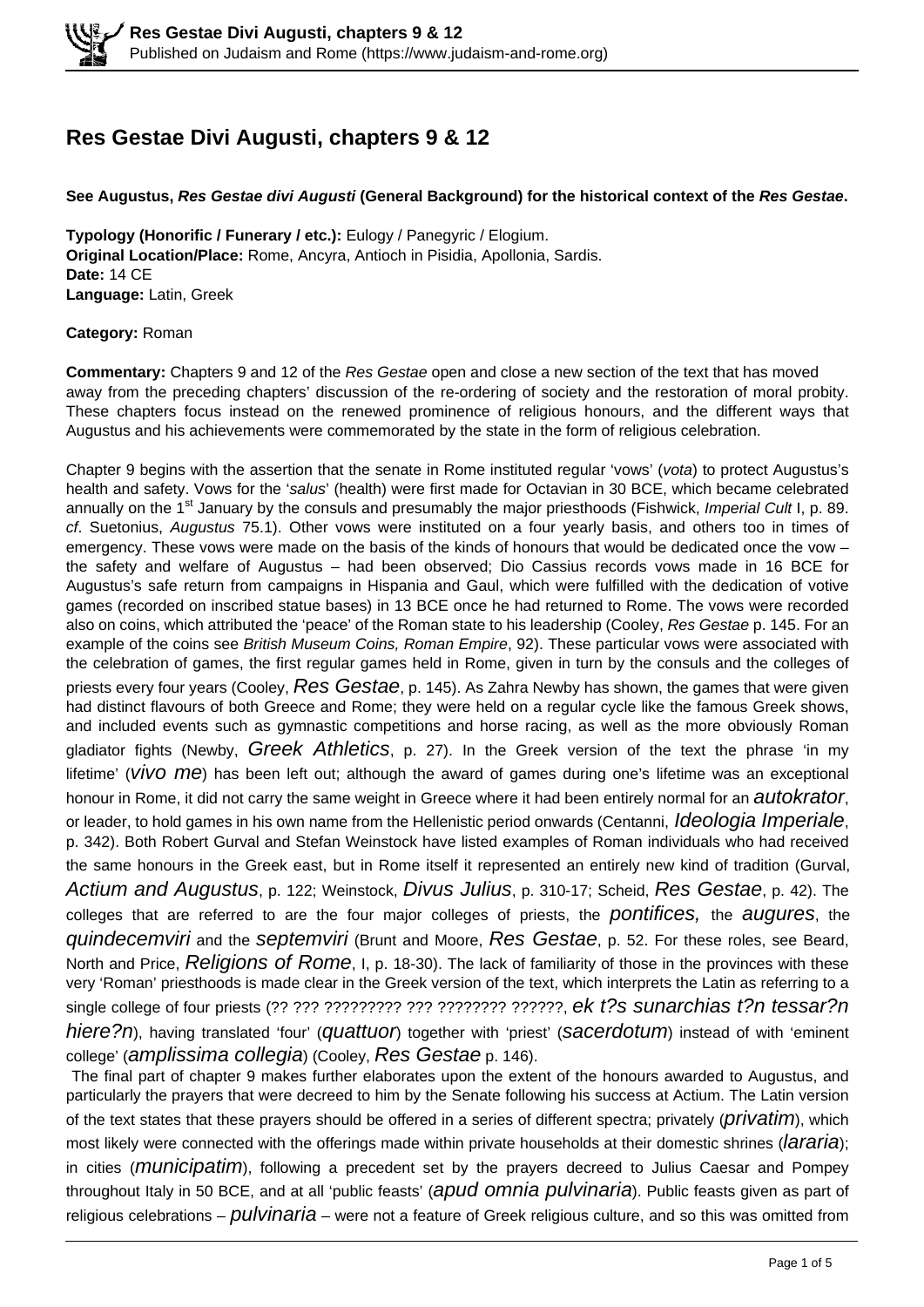the Greek version of the text, but the fact that all people of the Roman world had been instructed to pray for Augustus's health and security, both within the private context of the home and as part of wider, community based celebration, was a unifying notion that helped to disguise the different cultural contexts of the Roman world's inhabitants.

Chapters 10 and 11 continue with the theme of religious honours accorded to Augustus, with the introduction of his name into the Salian hymn (10.1), the role of *pontifex maximus* (10.2), the dedication of the altar to Fortuna Redux (11) and the celebration of the Augustalia as a major new religious festival (11). The final chapter of this list of honours, chapter 12 is perhaps one of the most famous chapters of the Res Gestae, and deals with the dedication of the Altar of Augustan Peace (Ara Pacis) in Rome (see Ara Pacis (13-9 BCE) Architecture and Ara Pacis (13-9 BCE) Reliefs). Augustus was returning from campaigns in the East when the praetors – probably ten in total, second in importance in the sentate to the consuls – and some of the tribunes of the people were sent to meet him in Campania (Cooley, Res Gestae, p. 153). However, there has been some discussion as to why the consuls are named here, with most scholarship considering it an attempt by Augustus to disguise the circumstances surrounding the appointment of Quintus Lucretius Vespillo. There had been some serious unrest in the city of Rome during Augustus's absence in 22-19 BCE; Caius Sentius Saturninus had been elected one of the consuls in 19 BCE. Augustus had been named the other, but had refused the position whilst on campaign in Syria (Scheid, Res Gestae, p. 47). Egnatius Rufus, a senator, had illegally stood for election to the absent consulship, having won much popularity in the city for using his own slaves as a fire fighting force when he held the consulship in 22 BCE (Dio Cassius, Roman History 53.24.4-6, with the incorrect date of 26 BCE). Rufus's supporters rioted when his candidacy was opposed by Saturninus, which resulted in his arrest for treason, and eventual death sentence (Cooley, Res Gestae, p. 153). The senate promptly approached Augustus for help resolving the disorder, and he named Quintus Lucretius Vespillo as the second consul, who was immediately elected in fulfilment of Augustus's wishes (see Syme, Roman Revolution, p. 371). Dio states that the altar was dedicated following this restoration of order (and for his achievements in the east), but Augustus has reversed the order of events here; by naming Vespillo as the consul who led the delegation to him in Campania, Augustus could have been trying to avoid discussion of the problems in Rome, and his own appointment of the consul, rather than his independent election (Cooley, Res Gestae, p. 153). Jean Gagé attributed this arrangement to the awkward phrasing of 'some of the praetors and the tribunes of the people, with the consul Quintus Lucretius Vespillo…' (pars praetorum et tribunorum plebis cum consule) which appears to place him second in importance to the praetors and the tribunes (Gagé, Res Gestae p. 93). The translator of the Greek version of the text clearly noticed this odd order of precedence, and changed it to reflect the usual ranking by including the words 'highest magistrates' (???????? ????? – megistas arkhas). Ronald Ridley's analysis of the text also makes note of the fact that by placing the delegation as an event that occurred after the senate's decree of the altar to 'Fortuna Redux', the character of the altar becomes honorific only in the context of Augustus's achievements in Syria (Ridley, Emperor's Retrospect p. 180-2). The unrest at Rome is therefore characterised as a separate event for which separate honours were accrued.

The main focus of chapter 12 is found in the second part, which describes the dedication of the Altar of Augustan Peace. Augustus had been away again on campaign in Hispania and Gaul from 16-13 BCE, reorganising the Spanish provinces following the end of the Cantabric Wars in 19 BCE, and dealing with the aftermath of invasions to Roman territory by the Sugambri, Usipetes and Tencteri tribes (Dio, Roman History, 54.20.4-5; Suetonius, Augustus 23; Tacitus, Annals, 10.1). The sentate vowed the altar to him upon his return to Rome on  $4<sup>th</sup>$  July 13 BCE, and it was dedicated on Livia's birthday on the 30 January, 9 BCE. The propagandistic nature of the altar is well documented, with its combination of mythical and historical iconography linking Augustus and the Julio-Claudians irreversibly with the legendary foundation of Rome and the divinely ordained nature of their roles in Roman government. The dedication of the altar, and that of the one previously dedicated to Fortuna Redux, was in place of triumphs that Augustus had refused on both occasions. However, the dedication of the Altar of Augustan Peace was far more significant than the celebrations associated with triumphs; it formally introduced the cult of 'Augustan Peace' (pax Augusta) to Rome. This was the first time that a title or magistracy had been associated with an 'august(an)' deity, which served to formalise the idea that the people of Rome enjoyed a special relationship with the gods directly through, and because of, the figure of Augustus (Cooley, Res Gestae, p. 156). It was also a useful unification tool, bringing all the different areas and communities of the Roman world together under one, associative protection, the cult of which could be disseminated through all kinds of cultural groups (see Cooley, Beyond Rome and Latium, p. 246-52).

The final lines of chapter 12 return to the theme of religious celebration that introduced this section in chapter 9. An annual sacrifice at the altar was decreed by the senate (senatus...anniversarium sacrificium facere iussit), just as at the altar of Fortuna Redux (chapter 11), but here with the addition of the magistrates (magistratus) also taking part in the sacrifice. They accompanied the priests (sacerdotes) and, in a sign of the importance of this new cult of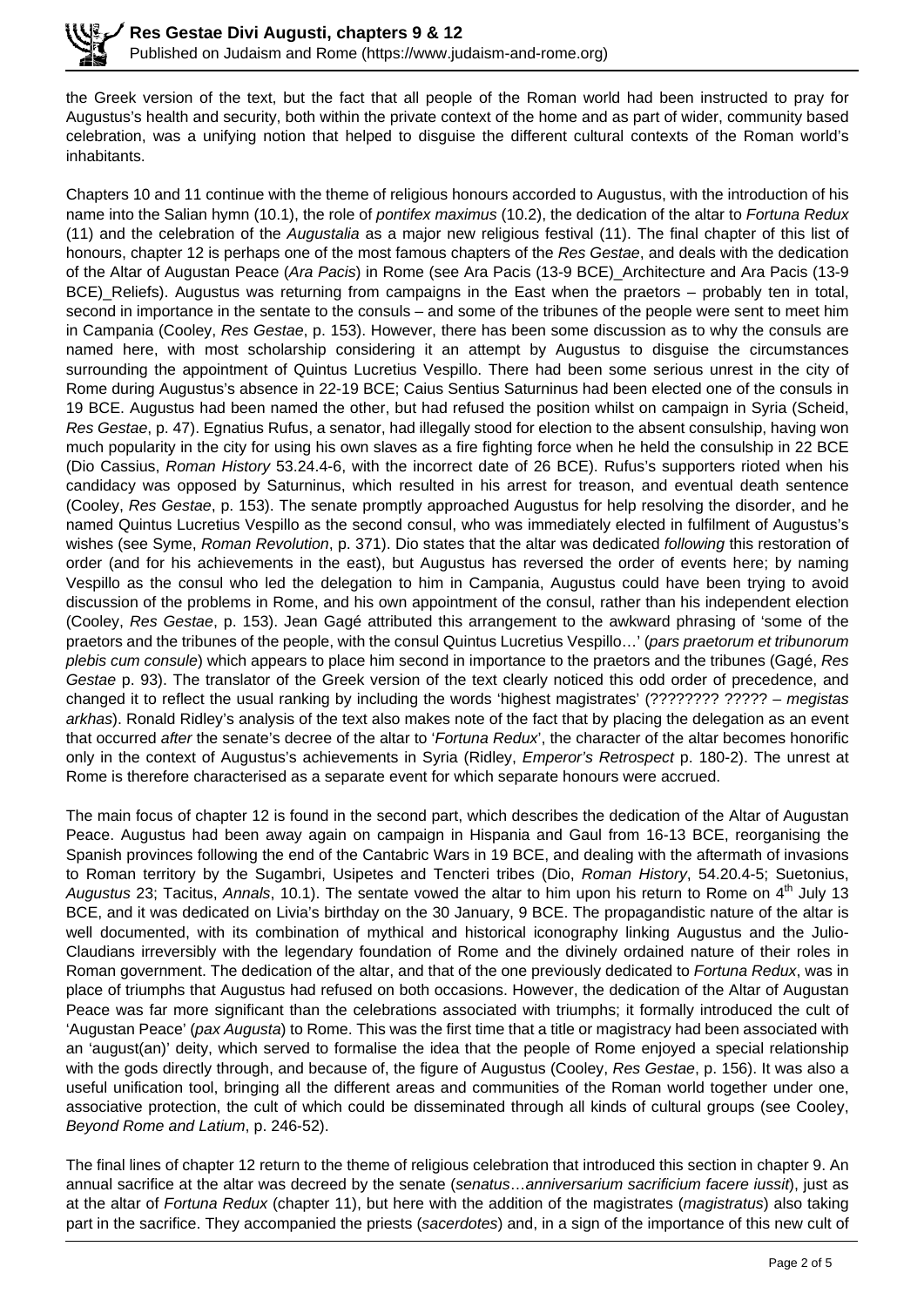pax Augusta, the Vestal Virgins, who were involved in only the most important religious celebrations (Cooley, Res Gestae p. 152). The theme of the peace brought by Augustus to the Roman world continues into the next chapter (13) in which the closure of the Gates of Janus is commemorated; it appears as the final, demonstrative conclusion to the various works described in the Res Gestae thus far. Augustus has reorganised the administrative and governmental business of the Roman world, he has settled unrest both at home and abroad, and these good works have been recognised through the giving of religious honours, the peak of which is represented by the establishment of a new cult of 'peace', that is linked intrinsically to his achievements by the epithet of 'Augustus'.

Keywords in the original language:

- votum
- sacerdos
- senatus
- collegium
- ara
- municipium
- pulvinar
- valetudo
- praetor
- tribunus plebis
- auctoritas
- princeps
- Campania
- Hispania
- **Gallia**
- provincia
- Roma
- **Tiberius**
- Vestalis
- sacrificium

Thematic keywords:

- Augustus
- religious ceremony
- games
- military campaign
- Roman peace
- Pax Romana
- conquest
- altar
- sacrifice  $\bullet$

**Bibliographical references:** Augustus, Brunt, Peter A., Moore, John M., Res Gestae Divi Augusti: the achievements of the divine Augustus (Oxford: Oxford University Press, 1967)

 Scheid, John, , Res Gestae divi Augusti. Hauts faits du divin Auguste (Paris: Les Belles Lettres , 2007) Beard, Mary, North, John, Price, Simon, Religions of Rome, Volume I: A History (Cambridge: Cambridge University Press, 1998)

 Centanni, Monica, Ideologia Imperiale 'a fronte' nel testo Greco/Latino delle Res Gestae: appunti sulla doppia versione del manifesto politico di Augusto', Hesperia 30 (2013) : 333-355

 Cooley, Alison E., Res gestae divi Augusti: Text, Translation and Commentary (Cambridge: Cambridge University Press, 2009)

 Cooley, Alison, Beyond Rome and Latium: Roman religion in the age of Augustus, in Religion in Republican Italy (ed. C. E. Schulz, P.B. Harvey Jnr; Cambridge: Cambridge University Press, 2006), 228-252

Fishwick, Duncan, The Imperial Cult in the Latin West, volume I (Leiden: Brill, 1987)

Mommsen, Theodor, Res Gestae Divi Augusti ex Monumentis Ancyrano et Apolloniensi (Berlin: Weidmann, 1865)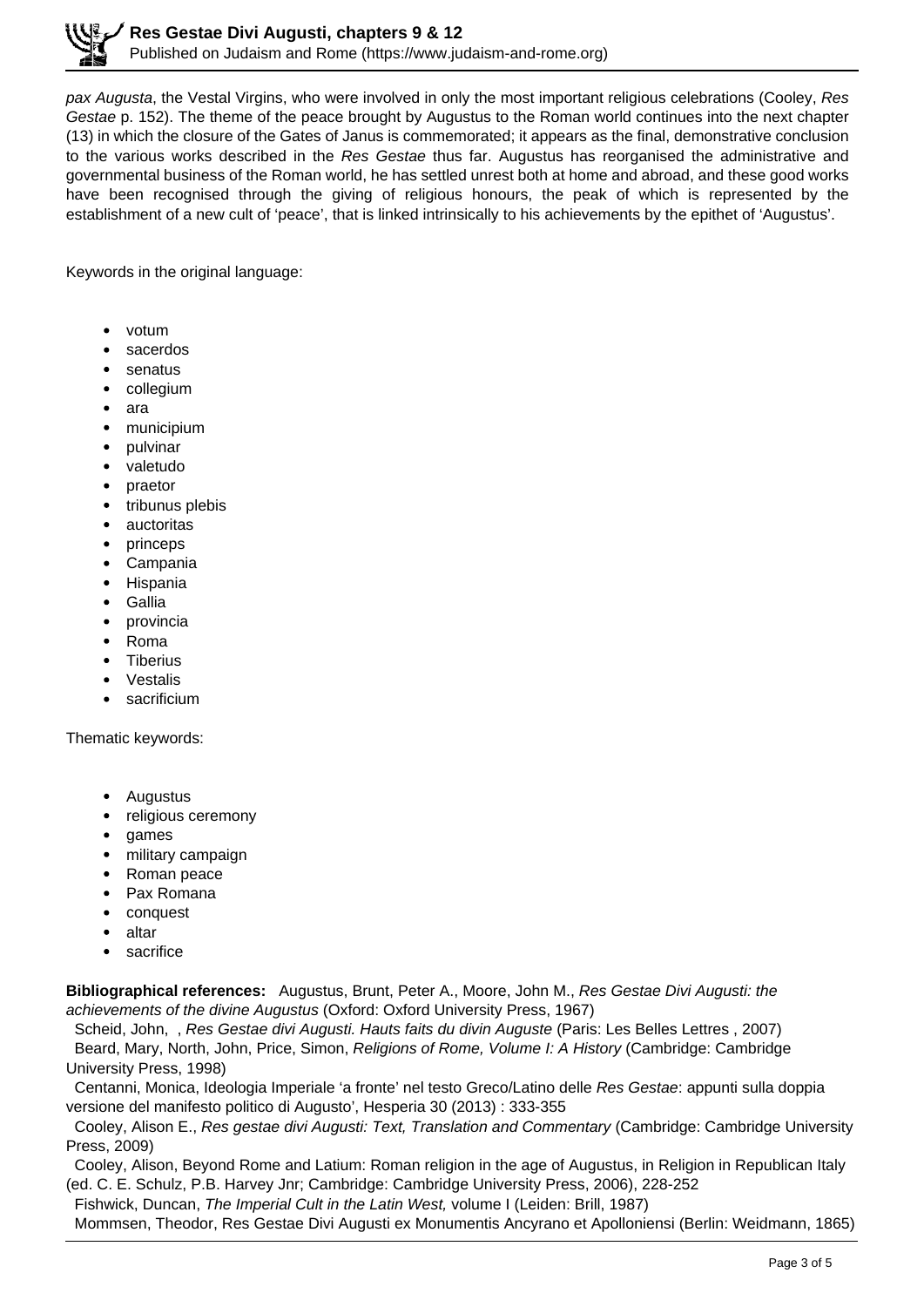Gurval, Robert A., Actium and Augustus: The Politics and Emotions of Civil War (Ann Arbor (Mich.): University of Michigan Press, 1995)

 Newby, Zahra, Greek Athletics in the Roman World. Victory and Virtue (Oxford Studies in Ancient Culture and Representation; Oxford: Oxford University Press, 2005)

 Ridley, Ronald, The Emperor's Retrospect. Augustus' Res Gestae in Epigraphy, Historiography and Commentary (Leuven and Dudley, Mass.: Peeters, 2003)

Weinstock, Stefan, Divus Julius (Oxford: Clarendon Press, 1971)

**Other sources connected with this document:** Architecture

# **Ara Pacis (13-9 BCE)\_Architecture**

## **Reconstruction of the Ara Pacis**



## [Ara Pacis: frontal view](https://www.judaism-and-rome.org/file/ara-pacis-frontal-view) **[1]**



# Ara Pacis: side view **[2]**



## Ara Pacis: side view **[3]**



• Read more about Ara Pacis (13-9 BCE) Architecture [4]